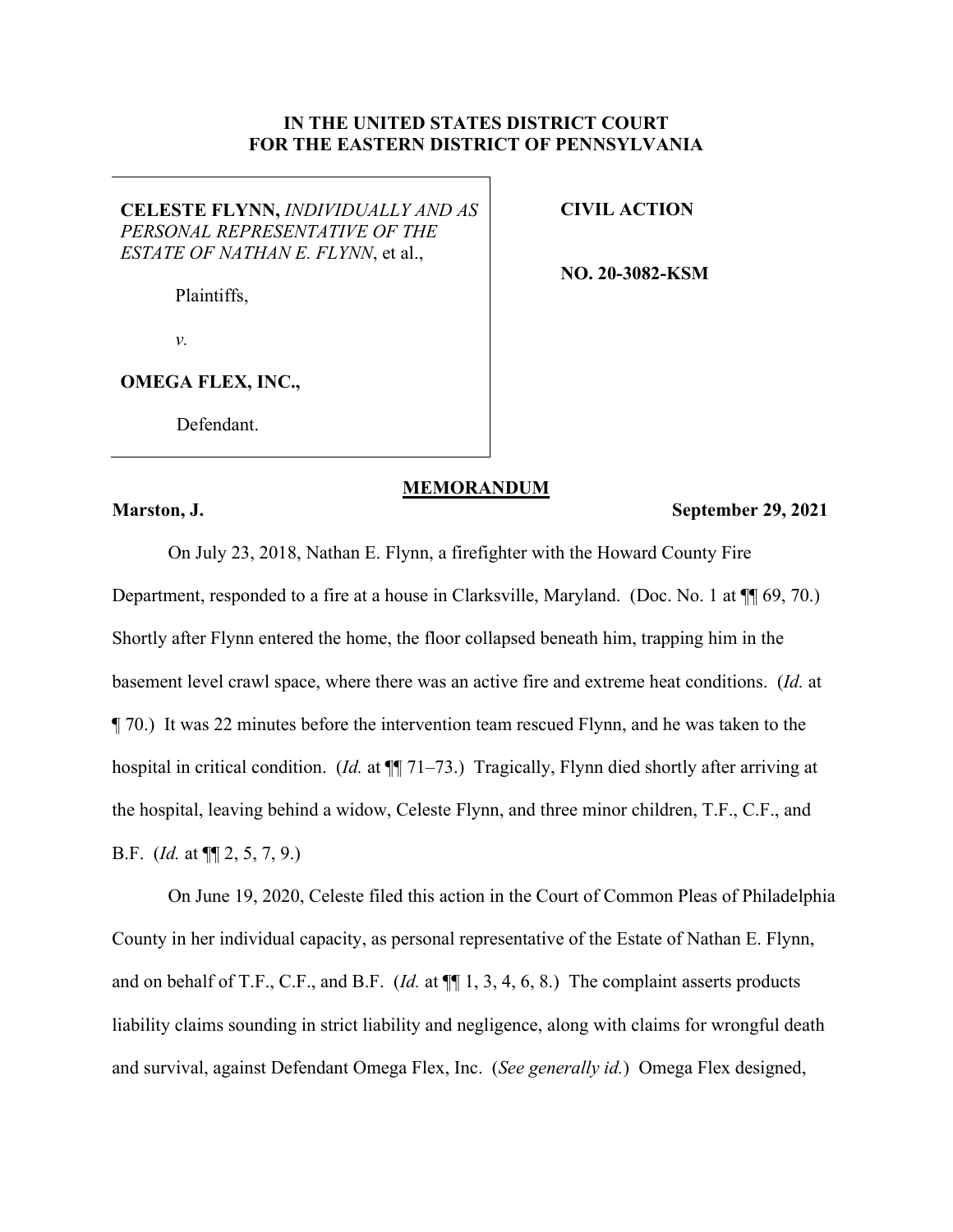manufactured, and sold the corrugated stainless-steel tubing — sold under the brand name TracPipe — that transported propane gas into the home. (*Id.* at ¶¶ 60–61.) Celeste contends that the house fire began when lightning struck and perforated the TracPipe, causing propane gas to leak and eventually ignite. (*Id.* at  $\P$  64–68.) She claims that Omega Flex knew that TracPipe was susceptible to lightning-induced failures but continued to sell the product "because it did not want to lose market share." (*See, e.g.*, *id.* at ¶¶ 55, 57.) And despite knowing that TracPipe caused up to 75 lightning-induced fires per year and "could unexpectedly compromise floors in homes," Omega Flex did not issue any warnings to its customers or to the firefighting community.<sup>[1](#page-1-0)</sup> (*Id.* at  $\P\P$  47, 57, 63.)

On June 24, 2020, Omega Flex removed the case to this Court (Doc. No. 1-1) and filed a motion to dismiss the complaint as barred by Maryland's fireman's rule (Doc. No. 5). Plaintiffs oppose the motion, arguing that Pennsylvania, not Maryland, law governs, and Pennsylvania does not recognize the fireman's rule. (Doc. No. 11 at pp. 14–23.) In the alternative, Plaintiffs argue that even if we were to apply Maryland law, the motion to dismiss fails. (*Id.* at pp. 23–26.)

## *I. Choice of Law*

Because the parties dispute whether Pennsylvania or Maryland law controls, the Court must determine which state's law applies before turning to the substantive issues raised in the motion to dismiss.

#### *A. Legal Standard*

This is a diversity case, so the Court applies the choice of law rules of the forum state, Pennsylvania. *Amica Mut. Ins. Co. v. Fogel*, 656 F.3d 167, 171 (3d Cir. 2011) ("In an action

<span id="page-1-0"></span><sup>&</sup>lt;sup>1</sup> During oral argument, Omega Flex's counsel noted that although TracPipe is "still being produced and sold outside of the United States," in 2011, "there was a voluntary discontinuance of the manufacture of the [TracPipe]" here. (Doc. No. 31 at 5:19–24.)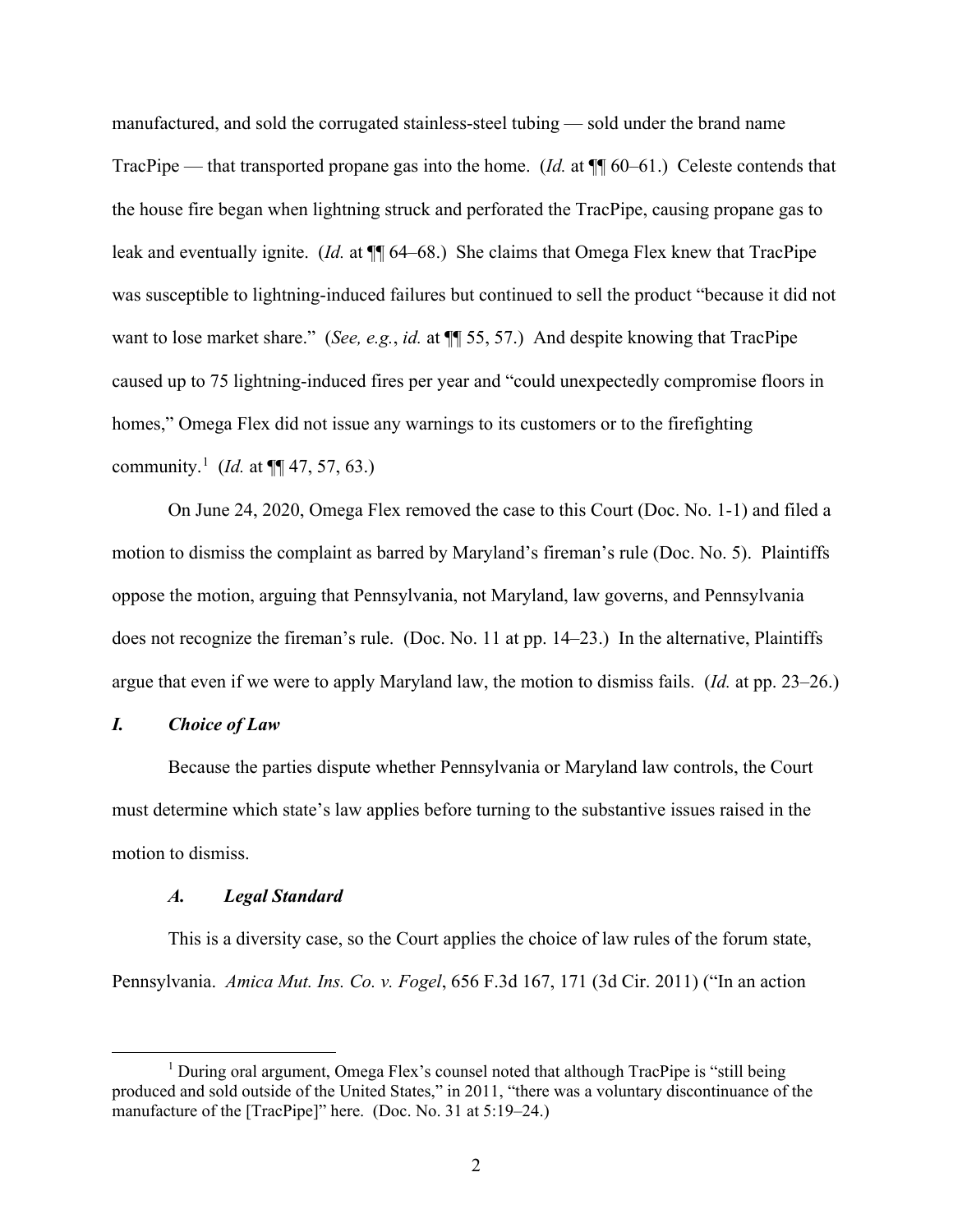based on diversity of citizenship, a federal court generally applies the choice-of-law rules of the jurisdiction in which it sits."). "Pennsylvania applies a 'flexible rule which permits analysis of the policies and interests underlying the particular issue before the court' and directs courts to apply the law of the state with the 'most interest in the problem.'" *Specialty Surfaces Int'l, Inc. v. Cont'l Cas. Co.*, 609 F.3d 223, 229 (3d Cir. 2010) (quoting *Hammersmith v. TIG Ins. Co.*, 480 F.3d 220, 227 (3d Cir. 2007)); *see also Hammersmith*, 480 F.3d at 226–27 ("[W]e think it is now clear that Pennsylvania applies the more flexible, 'interest/contacts' methodology to contract choice-of-law questions."); *In re Tylenol (Acetaminophen) Mktg, Sales Pracs. & Prods. Liab. Litig. ("In re Tylenol")*, Civil Action No. 2:12–cv–07263, 2015 WL 2417411, at \*2 (E.D. Pa. May 20, 2015) ("Pennsylvania employs a flexible rule which combines the significant contacts analysis of Restatement (Second) of Conflicts of Law § 145 and a governmental interest analysis." (quotation marks omitted)).

The Third Circuit has described this choice of law analysis as containing three steps. First, we must determine whether there is an actual conflict between the laws of the relevant states. *See Hammersmith*, 480 F.3d at 230 ("[T]he first part of the choice of law inquiry is best understood as determining if there is an actual or real conflict between the potentially applicable laws."). "If two jurisdictions' laws are the same, then there is no conflict at all, and a choice of law analysis is unnecessary." *See id.*; *see also Budtel Assoc., L.P. v. Cont'l Cas. Co.*, 915 A.2d 640, 641 (Pa. Super. Ct. 2006) ("If no conflict exists, further analysis is unnecessary. If a conflict is found, it must be determined which state has the greater interest in the application of its law.").

If, however, the laws of the states differ, then the court moves on to the second step of the inquiry and "examine[s] the governmental policies underlying each law . . . classify[ing] the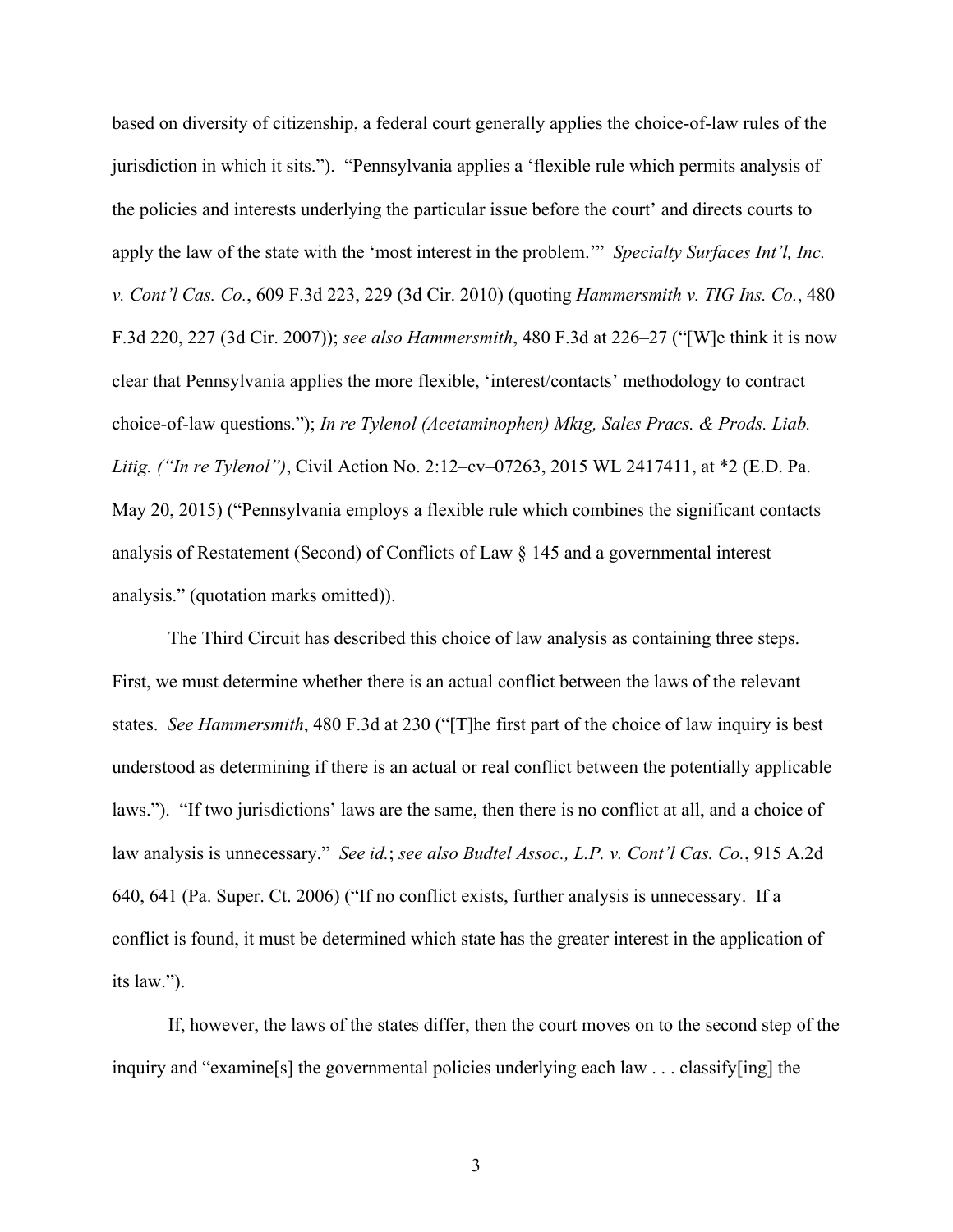conflict as a 'true,' 'false,' or an 'unprovided-for' situation." *See Hammersmith*, 480 F.3d at 230. If, on the facts of the case, every jurisdiction's interests would be impaired by the application of a different jurisdiction's laws, there is a "true conflict" and under the third step in the inquiry, the court must "determine which state has the 'greater interest in the application of its laws.'" *Id.* at 231. If, however, "only one jurisdiction's governmental interests would be impaired by the application of the other jurisdiction's laws," there is a false conflict, and "we apply the law of the only interested jurisdiction." *Garcia v. Plaza Oldsmobile Ltd.*, 421 F.3d 216, 220 (3d Cir. 2005). Finally, the Third Circuit recognizes an "unprovided for" case, "in which neither jurisdiction's interests would be impaired if its laws are not applied." *Id.*

If there is a true conflict, the court moves to the third step and "weigh[s] the contacts [of each state] on a qualitative scale according to their relation to the policies and interests underlying the [particular] issue." *See Hammersmith*, 480 F.3d at 231 (quotation marks omitted).

#### *B. Discussion*

#### *1. Actual Conflict*

First, we find there is an actual conflict between Maryland law and Pennsylvania law. *Budtel Assoc., L.P.*, 915 A.2d at 641 ("[T]he first step in a choice of law analysis under Pennsylvania law is to determine whether a conflict exists between the laws of the competing states."). Under Maryland law, firefighters and police officers may not "recover for injuries attributable to the negligence that requires their assistance." *Flowers v. Rock Creek Terrace Ltd. P'ship*, 520 A.2d 361, 368 (Md. 1987). In other words, Maryland law acts as a near-absolute bar to a suit by a firefighter to recover for injuries caused by "the negligently created risk that was the very reason for his presence on the scene in his occupational capacity." *Id.* Pennsylvania courts, by contrast, have explicitly refused to adopt a fireman's rule. *See Mull v. Kerstetter*, 540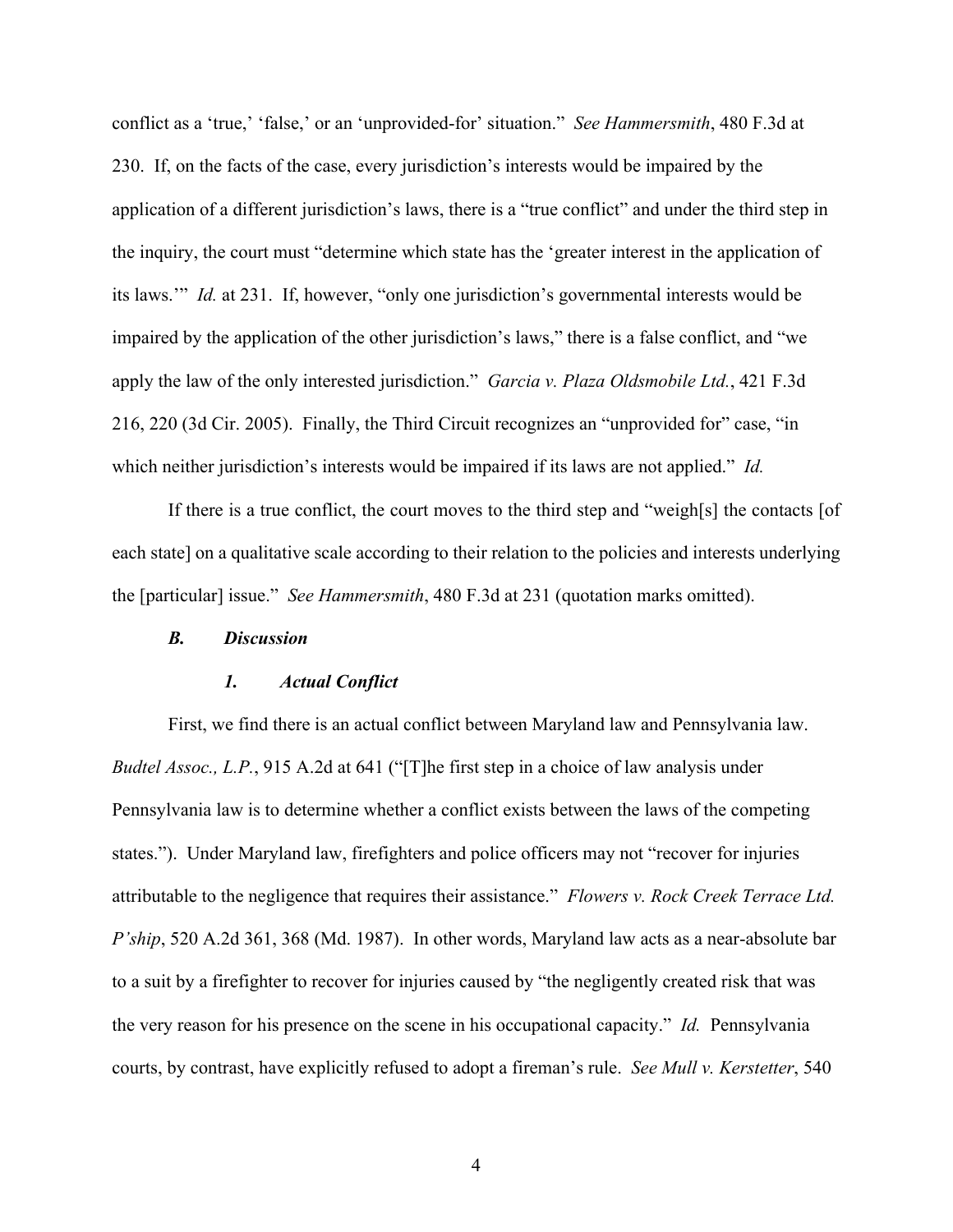A.2d 951, 952–53 (Pa. Super. Ct. 1988) ("[T]he Pennsylvania Supreme Court is not predisposed to adopt the 'Fireman's Rule,' regardless of whether it be the version that firemen assume the risk of any and all injuries that may befall them while they are on duty or that the rule extends only to negligence which brings firemen to the scene."); *see also Breen v. Eagle Valley Homes, Inc.*, 57 Pa. D. &. C.4th 301, 306–07 (Pa. Ct. Comm. Pl. 2002) ("[T]he 'fireman's rule' does not preclude a volunteer firefighter from recovering for injuries sustained on property owned or occupied by another while extinguishing a fire.")*.* Because Maryland law may prohibit Plaintiffs' claims at the outset, and Pennsylvania law would not, there is an actual conflict between the laws of the two states. *Cf. In re Tylenol*, 2015 WL 2417411, at \*3 (finding an actual conflict because "the plaintiff could gain maximum punitive damages under Alabama law and minimal, if any, punitive damages under New Jersey law").

Because there is an actual conflict between the laws of the two states on this issue, we move to step two and analyze whether the conflict is a "true" conflict.

## *2. True Conflict*

We also find a true conflict between the laws of Maryland and Pennsylvania. Maryland's fireman's rule "is based in part on the notion that when an occupation exists wholly or partially for the purpose of confronting dangers posed to the public, it is inappropriate to allow the worker to recover for injuries resulting from the purpose for which he or she is employed." *Crews v. Hollenbach*, 751 A.2d 481, 495 (Md. 2000). "Stated differently, a firefighter who is injured by a risk inherent in the task of firefighting may be barred from asserting claims for those injuries because it is the firefighter's duty to deal with fires[.]" *Id.* (explaining that the "assumption of the risk analysis intrinsic in the fireman's rule focuses on the reasonably identifiable and inherent risks assumed by firefighters when they accept employment in an ostensibly dangerous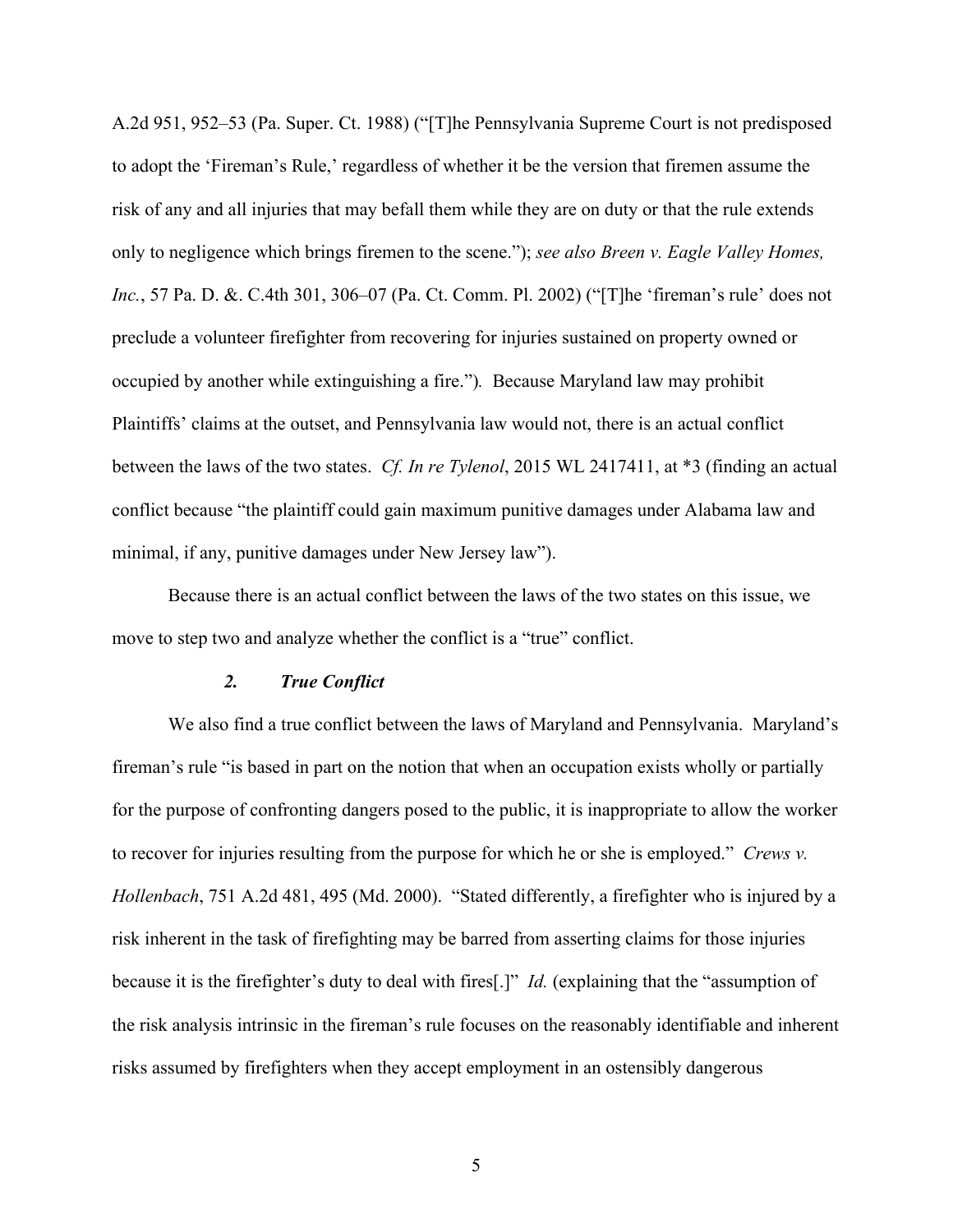condition"); *see also Flowers*, 520 A.2d at 368–69 ("We agree that the fireman's rule is best explained by public policy.... [W]e hold that, as a matter of public policy, firemen and police officers generally cannot recover for injuries attributable to the negligence that requires their assistance. This public policy is based on a relationship between firemen and policemen and the public that calls on these safety officers specifically to confront hazards on behalf of the public."). Because Flynn was a Maryland firefighter confronting a fire at a Maryland home when he died, Maryland's public policy rationale is implicated by this case, and Maryland has a recognized interest in limiting the recovery of Flynn's heirs. Because Pennsylvania law does not recognize the same procedural bar on suits by firefighters, *see Mull*, 540 A.2d at 954 (finding that the trial court committed an error of law when it relied on the fireman's rule and remanding "to afford the court below the opportunity to assess the sufficiency of the complaint under general principles of negligence law"), Maryland's policy interests would be harmed by the application of Pennsylvania law.

Pennsylvania likewise has an interest in this action that will be harmed by application of Maryland law. Pennsylvania has a strong public policy interest in holding Pennsylvania manufacturers accountable for injuries that occur as a result of their defective products. *See In re Air Crash Disaster at Mannheim, Ger.: on Sept. 11, 1982*, 575 F. Supp. 521, 524–25 (E.D. Pa. 1983) (explaining that the public policy behind Pennsylvania's strict products liability was to "make the manufacturer the guarantor of his products' safety" and concluding that "Pennsylvania obviously has an interest in applying its liability law to a resident manufacturer acting within its home borders"); *see also Salvador v. Atl. Steel Boiler Co.*, 319 A.2d 903, 907 (Pa. 1974) ("Our courts have determined that a manufacturer by marketing and advertising his product impliedly represents that it is safe for its intended use. We have decided that no current societal interest is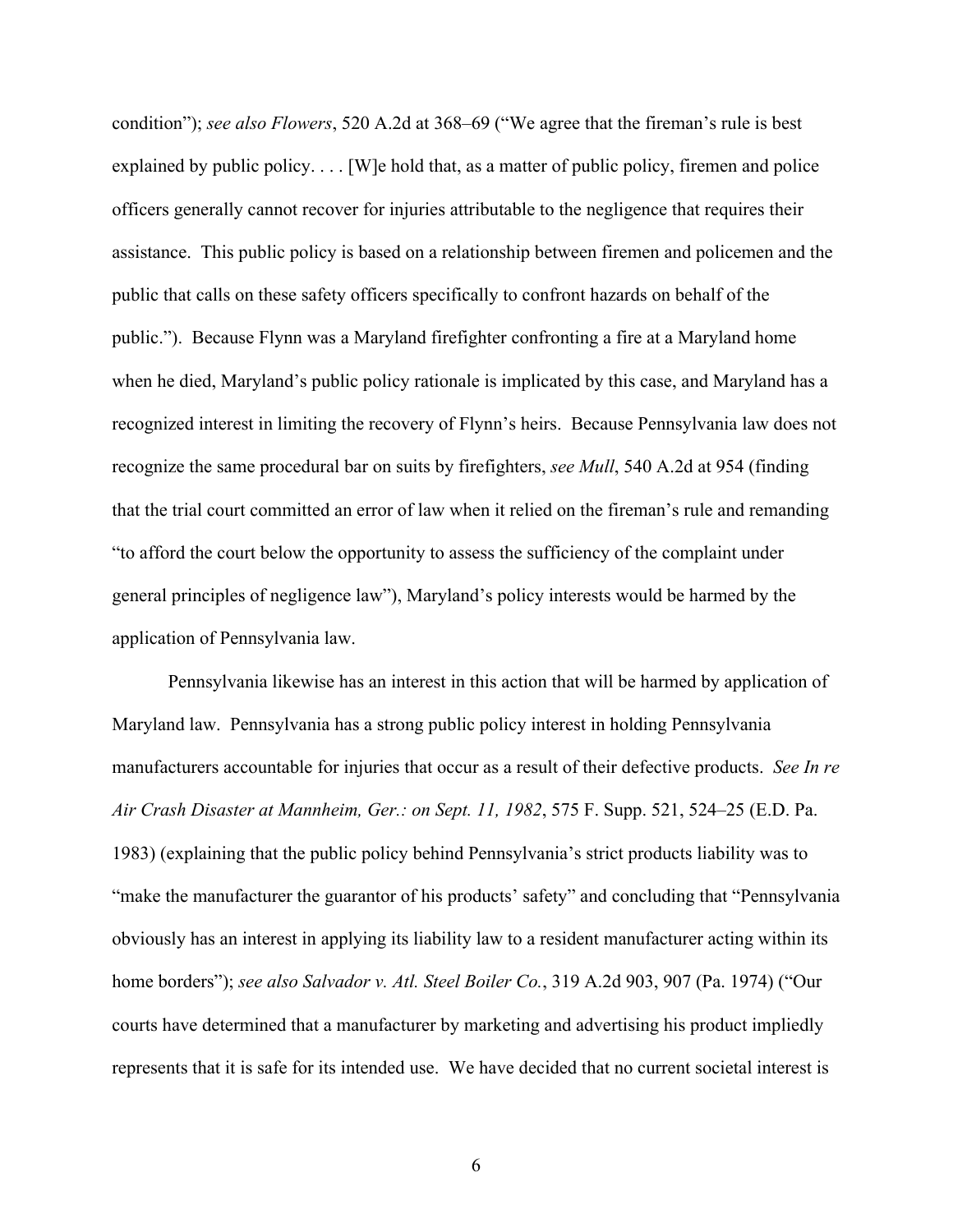served by permitting the manufacturer to place a defective article in the stream of commerce and then to avoid responsibility for damages caused by the defect."); *Giovanetti v. Johns-Manville Corp.*, 539 A.2d 871, 873 (Pa. Super. Ct. 1988), *abrogated on other grounds by Cleveland v. Johns-Manville Corp.*, 690 A.2d 1146 (Pa. 1997) ("Because six of the appellee corporations are Pennsylvania-based, Pennsylvania can certainly be viewed as possessing a legitimate interest in ensuring that Pennsylvania companies do not manufacture or distribute hazardous products which cause injury."). Application of Maryland's fireman's rule would harm this interest because it could act as a procedural bar to the products liability claims brought against Omega Flex, a Pennsylvania manufacturer.

Because each state's interest would be impaired by application of the other state's laws, we must determine which state "has more significant contacts and a greater interest in its law being applied." *In re Tylenol*, 2015 WL 2417411, at \*2

## *3. Factors*

To determine which state has the "most significant relationship to the occurrence and the parties," the court must consider the "principles stated in  $\S$  6" of the Second Restatement of Conflict of Laws. *See* Restatement (Second) Conflict of Laws § 145(1) (setting general standard for tort actions); *see also id.* § 146 (supplementing general standard and providing that "[i]n an action for a personal injury, the local law of the state where the injury occurred determines the rights and liabilities of the parties, unless . . . some other state has a more significant relationship under the principles stated in  $\S 6 \ldots$  "); *id.*  $\S 175$  (supplementing general standard and providing that "[i]n an action for wrongful death, the local law of the state where the injury occurred determines the rights and liabilities of the parties unless . . . some other state has a more significant relationship under the principles stated in  $\S 6 \ldots$ . The Section 6 counsels that we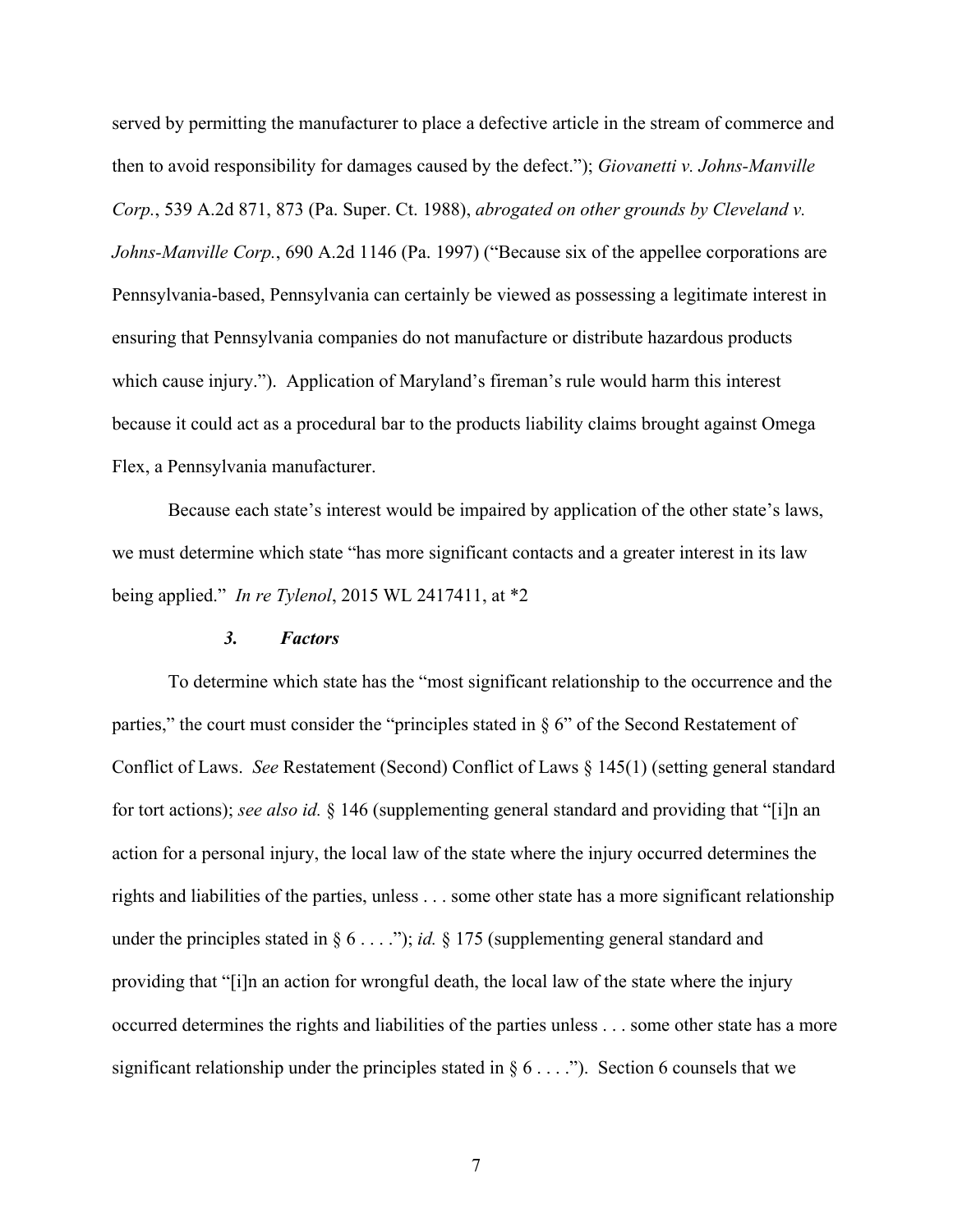should consider "the needs of interstate and international systems;" "the relevant policies of the forum;" "the relevant policies of other interested states and the relative interests of those states in the determination of the particular issue;" "the protection of justified expectations;" "the basic policies underlying the particular field of law;" "certainty, predictability and uniformity of result;" and "ease in the determination and application of the law to be applied." *Id.* § 6. When we consider these principles in the tort context, we focus in particular on:

(a) the place where the injury occurred,

(b) the place where the conduct causing the injury occurred,

(c) the domicile, residence, nationality, place of incorporation, and place of business of the parties, and

(d) the place where the relationship, if any, between the parties is centered.

*Id.* § 145(2). The Court must weigh these "contacts on a qualitative scale according to their relation to the policies and interests underlying the [present] issue." *Shields v. Consol. Rail Corp.,* 810 F.2d 397, 400 (3d Cir. 1987); *see also Cipolla*, 267 A.2d at 856 ("The weight of a particular state's contacts must be measured on a qualitative rather than a quantitative scale.").

Beginning with the first factor, the parties agree that Flynn was injured in Maryland. (*See* Doc. No. 11 at p. 20.) We give this factor substantial weight. *See LeJeune v. Bliss-Salem, Inc.*, 85 F.3d 1069, 1072 (3d Cir. 1996) ("Where the site of an accident is not fortuitous, 'the place of injury assumes much greater importance, and in some instances may be determinative.'" (quoting *Shields*, 810 F.2d at 401)); *see also* Restatement (Second) of Conflict of Laws § 146 (making the "local law of the state where the injury occurred" the presumptive choice of law in personal injury action); *id.* § 175 (making the "local law of the state where the injury occurred" the presumptive choice of law in wrongful death actions).

In addition, the only basis for the parties' relationship is the fire itself, which occurred in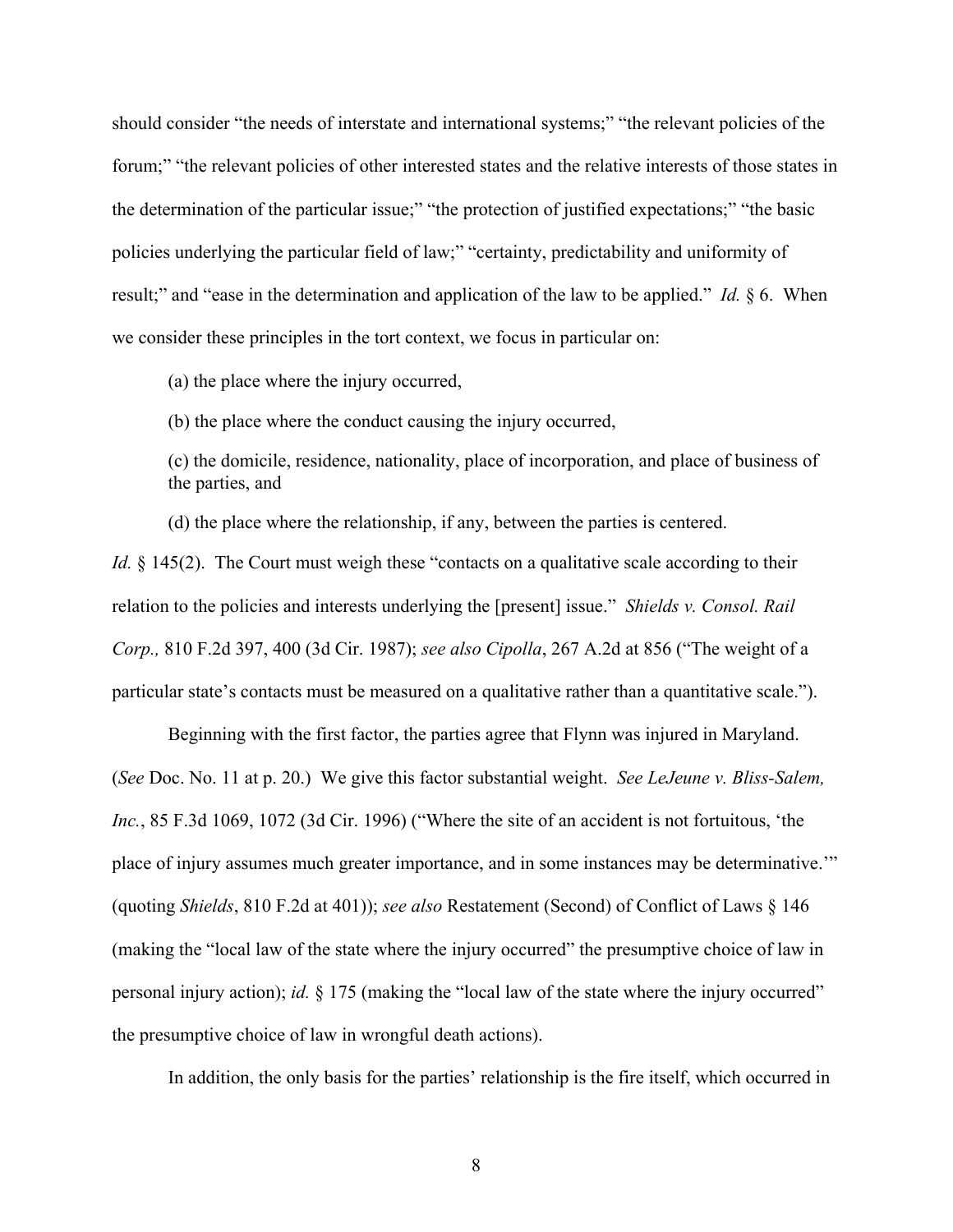Maryland. Flynn worked and resided in Maryland at the time of the accident, and his representatives are Maryland citizens. Although Omega Flex is headquartered in Pennsylvania and it manufactured and marketed TracPipe there, these contacts do not outweigh Maryland's substantial contacts with the parties and facts in this case. *See Knipe v. Smithkline Beecham*, 583 F. Supp. 2d 602, 616 (E.D. Pa. 2008) ("The mere fact that defendant resides in Pennsylvania and conducts some business there simply does not outweigh New Jersey's dual interest in protecting its citizens and regulating business conduct occurring within its borders.").

Therefore, we apply Maryland substantive law in deciding this motion to dismiss.

### *II. Motion to Dismiss*

Applying Maryland law, we find that dismissal is not warranted at this time.

## *A. Legal Standard*

"When reviewing a motion to dismiss under Rule 12(b)(6), a district court considers whether the plaintiff is entitled to offer evidence to support the allegations in the complaint." *Ghaffari v. Wells Fargo Bank N.A.*, 621 Fed. App'x 121, 124 (3d Cir. 2015). "To survive a motion to dismiss, a complaint must contain sufficient factual matter, accepted as true, to state a claim to relief that is plausible on its face." *Ashcroft v. Iqbal*, 556 U.S. 662, 678 (2009) (quotation marks omitted). "A claim has facial plausibility when the plaintiff pleads factual content that allows the court to draw the reasonable inference that the defendant is liable for the misconduct alleged." *Id.*

#### *B. Discussion*

As discussed above, Omega Flex contends that the complaint should be dismissed because all of Plaintiffs' claims are barred by Maryland's fireman's rule. (Doc. No. 5-1 at pp. 21–22.) Under that rule, a "fireman or police officer may not recover if injured by the negligently created risk that was the very reason for his presence on the scene in his occupational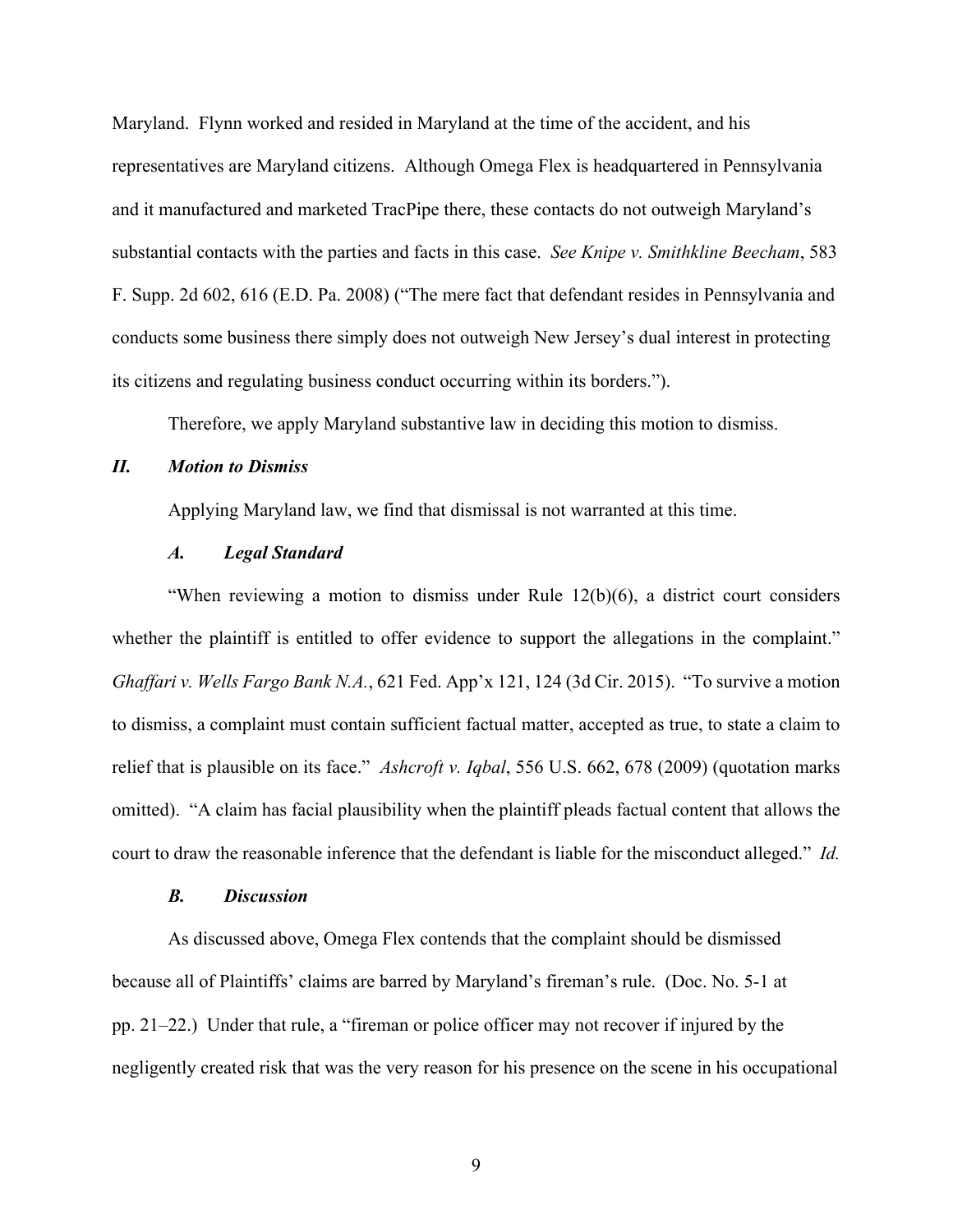capacity." *Flowers*, 520 A.2d at 368. And the "fact that an asserted basis for recovery may be couched in terms of strict liability rather than negligence does not, in itself, render the fireman's rule inapplicable." *Id.* at 370 n.10.

Because *Flowers* is the seminal case on this issue, a review of the court's opinion is instructive. In *Flowers*, a firefighter was injured when he fell down an open elevator well while fighting a fire at an apartment building. *Id.* at 362. He later filed suit for his injuries against the property owner, the security guard on duty at the time, the security company that employed the guard, and the elevator manufacturer. *Id.* The Maryland Court of Appeals found that all of the claims were barred by the fireman's rule. It explained that the "common denominator" of the counts against the property owner, security guard, and security company "is the allegation of negligence or other fault in causing or failing to prevent the fire which ultimately led to Flowers's injury." *Id.* at 370. As for the firefighter's products liability claims against the elevator manufacturer, the court reasoned that although he had not alleged "negligence in the creation of the fire that originally brought the firemen to the apartment building, an accident involving an open elevator shaft nevertheless is within the range of the anticipated risks of firefighting." *Id*. Therefore, this claim was also barred by the fireman's rule.

Although the *Flowers* court dismissed the plaintiff's claims, it emphasized that the fireman's rule does not bar firefighters from recovering for all improper conduct. *Id.* at 366. In particular, the court noted that "the owner or occupant of the premises must . . . abstain from willful or wanton misconduct or entrapment," which "encompasses a duty to warn of hidden dangers, where there was knowledge of such danger and an opportunity to warn." *Id.*; *see also id.* at 369 ("Negligent acts not protected by the fireman's rule may include failure to warn the firemen of pre-existing hidden dangers where there was knowledge of the danger and an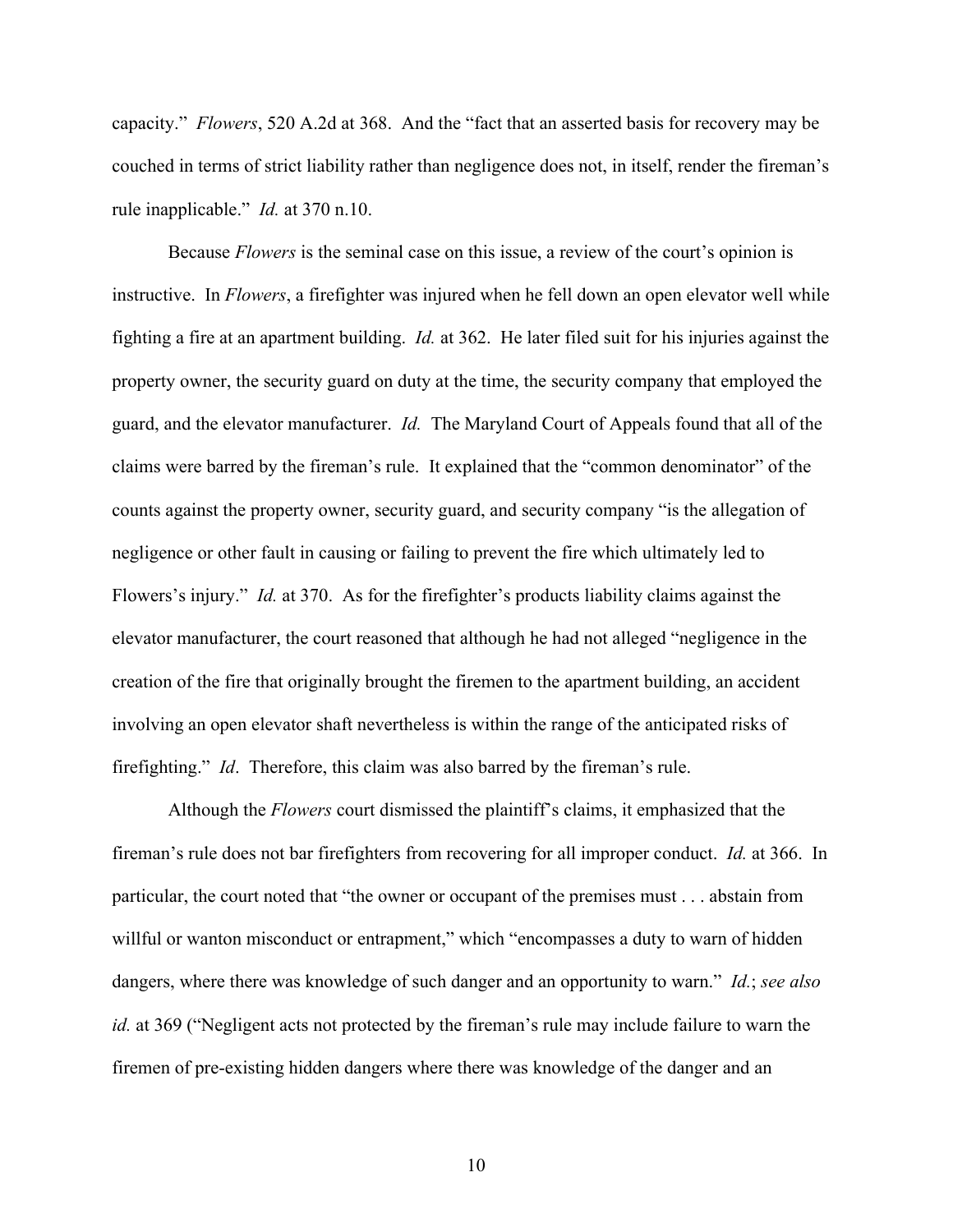opportunity to warn.").<sup>[2](#page-10-0)</sup> Plaintiffs argue that this exception applies because Omega Flex purposefully "failed to warn its customers and the firefighting community of the hidden hazards of TracPipe and its propensity not only to ignite fires in residential homes," but also to "unexpectedly compromise the floors in homes if the gas lines were routed beneath them." (Doc. No. 11 at p. 25; *see also* Doc. No. 1 at ¶ 63.)

"[A] pre-existing hidden danger in the context of the fireman's rule suggests a danger that exists because of concealment or deceptive appearance, something like fraud, put in the path of the firefighter, as would render the danger a trap." *Hart v. Shastri Narayan Swaroop, Inc.*, 870 A.2d 157, 164 (Md. 2005) (quotation marks omitted); *see also Flood v. Attsgood Realty Co.*, 608 A.2d 1297, 1300 (Md. Ct. Spec. App. 1992) ("Generally, recovery for injuries to fire fighters and police officers is allowed only where the condition amounts to entrapment . . . ."); *Steinwedel v. Hilbert*, 131 A. 44, 46 (Md. 1925) (describing hidden dangers exception, but then finding that firefighter's rule nevertheless applied because "the case is not rested upon any such concealment or deceptive appearance, 'something like fraud,' put in the path of the plaintiff, as would render the danger a trap" (quoting Pollock, Torts 528 (11th ed.))). For this exception to apply, Plaintiffs must allege facts tending to show that the defective condition was hidden or preexisted the fire, that Omega Flex knew about the defect and its danger to firefighters, and that Omega Flex had an opportunity to warn the firefighters but failed to do so. *See Flood*, 608 A.2d at 1300–01 ("If the [property owner] had created the danger [a hole in the floor] or otherwise knew of the danger and knew that the appellant would be on the premises looking for a drug suspect and had an

<span id="page-10-0"></span> $2$  The fireman's rule also does not apply when "the fireman sustains injuries after the initial period of his anticipated occupational risk, or from perils not reasonably foreseeable as part of that risk." *Id.* at 366 (quoting *Aravanis v. Eisenberg*, 206 A.2d 148, 148 (Md. 1965)). In addition, "the fireman's rule does not apply to suits against arsonists or those engaging in similar misconduct." *Id.* at 369. These exceptions are not at issue in this motion.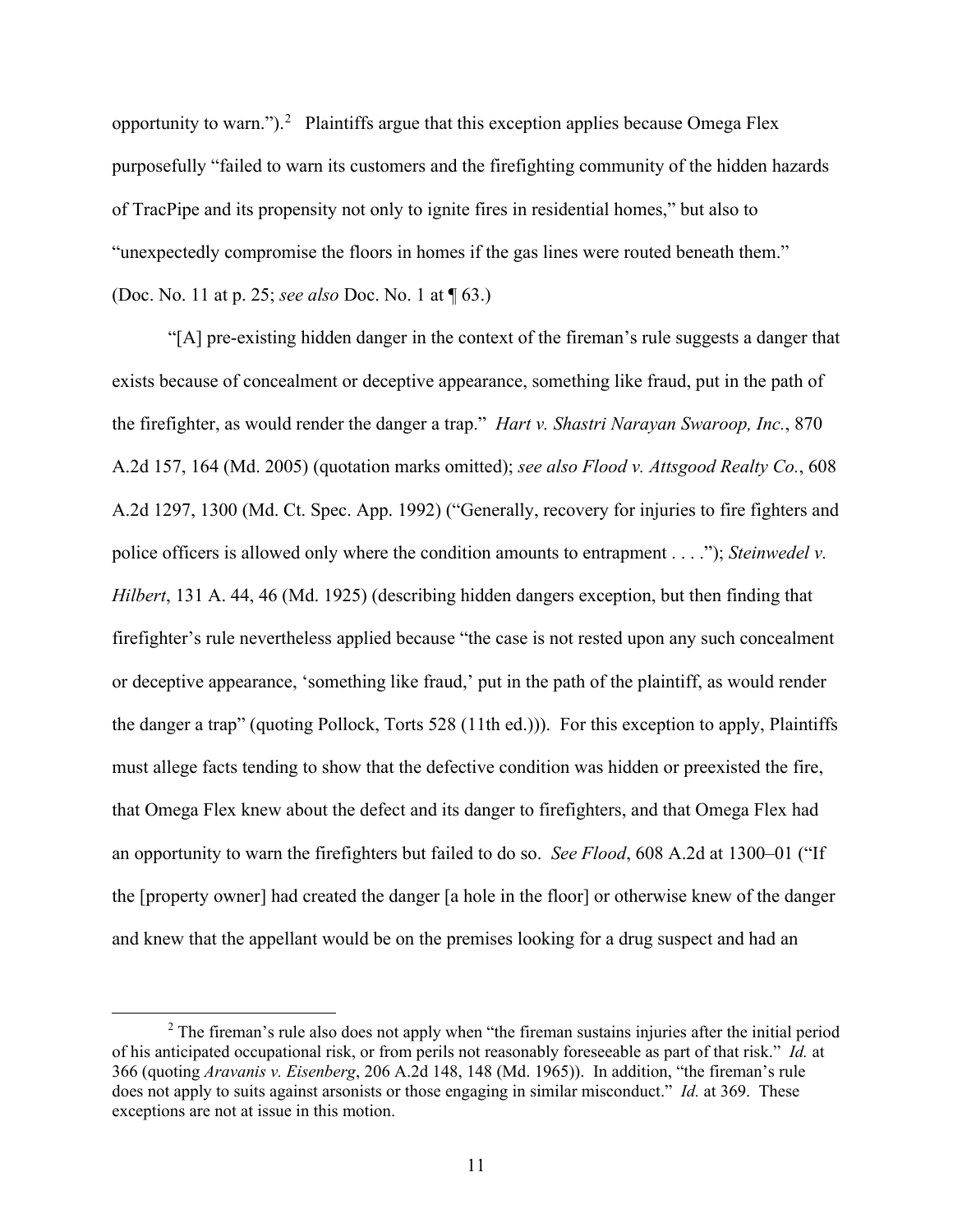opportunity to warn the officer, the [owner] would have had a duty to warn the [officer] of the known danger.").

For example, in *Flood*, a police officer was injured when he pursued a suspect into an abandoned building and fell through a concealed hole in the floor on the second story of the building. *Id.* at 1298–99. Although the court ultimately held that the exception did not apply, it noted that the property owner "could be held to have engaged in willful and wanton conduct in allowing the hole in the second story flooring to exist . . . if the hole had come to [the owner's] knowledge and [the owner] failed to avail itself of a definitive opportunity to warn the officer." *Id.* at 1301 ("Since the proffered evidence does not support this thesis, no duty was owed.").

Here, Plaintiffs allege that Omega Flex's TracPipe is prone to fail when exposed to lightning and that when the tubing is perforated, the propane gas releases and ignites, creating a "blow torch" effect that causes fires and can "unexpectedly compromise floors in homes if the gas lines were routed under those floors." (*See* Doc. No. 1 at ¶¶ 34–35, 40, 55, 63.) Plaintiffs claim that Omega Flex knew about this dangerous defect, but consciously disregarded it when the company continued to sell TracPipe and failed to warn firefighters or homeowners about the likelihood that the tubing would fail and cause a fire in the home or destabilize the flooring. (*Id.* ¶¶ 39, 47, 57, 63, 86–87, 92 ("Omega Flex, in bad faith, consciously and deliberately disregarded the foreseeable risk that its product would fail during routine lightning storms and pose an extreme risk of injury to residential occupants as well as firefighters who are dispatched to extinguish the gas-fueled fires."), 93, 98–99.)

These allegations plausibly suggest that Omega Flex acted with willful and wanton disregard to a known, hidden danger. [3](#page-11-0) *Cf. Hart*, 870 A.2d at 165 (finding that the hidden

<span id="page-11-0"></span><sup>&</sup>lt;sup>3</sup> Omega Flex argues that this exception applies only when the defendant's conduct amounts to an intentional tort. (Doc. No. 12 at pp. 12–13 ("Omega Flex agrees that under Maryland law, the Fireman's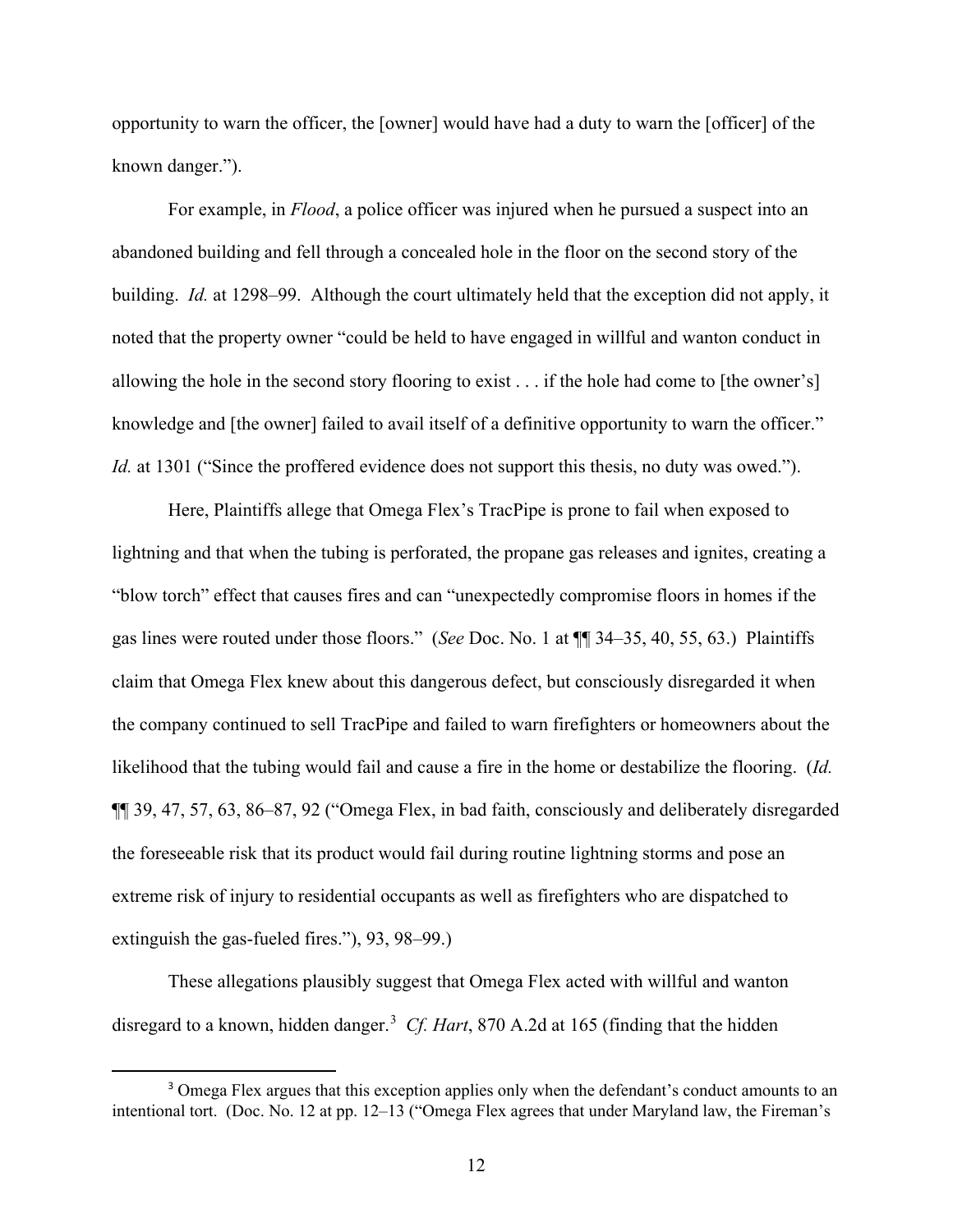dangers exception did not apply where a fireman fell down an open stairwell because although the "manager of the Regal Inn was on the premises at the time the firefighters arrived and the firefighters were at no time warned about the existence of the stairwell," nothing in the record suggested that the manager knew or had a "reason to know that the stairwell constituted a hidden danger" and there was no evidence of "active concealment or deceptive appearance of the stairwell effectuated by respondent"); *Flowers v. Sting. Sec., Inc.*, 488 A.2d 523, 537 (Md. Ct. Spec. App. 1985) ("The anticipation of structural hazards on the part of a fireman precludes bringing a product liability suit against the carpenter whose stairway collapsed, the architect whose wall caved in, or the plasterer whose ceiling fell, in the course of a raging conflagration," unless "the hazard is not the product of the fire but pre-existed the conflagration and, therefore, could be deemed a hidden or unanticipated risk.").

Therefore, Plaintiffs' claims survive the motion to dismiss. That said, Omega Flex may continue to raise the fireman's rule as a defense to liability if, after discovery, Plaintiffs are unable to show that Omega Flex's actions were willful and wanton. *Cf. Colbert v. Norcold, Inc.*, 726 F. App'x 956, 958 (4th Cir. 2018) (finding the plaintiff's products liability claims were barred by the fireman's rule because the product manufacturer "issued seven recalls, commissioned several studies, and instituted logging protocols, all in an effort to reduce the risk

Rule does not bar recovery for officers and emergency personnel injured by criminally intentional actions . . . yet any comparable circumstances are entirely absent here.").) But the case law suggests otherwise. Although the "duty to refrain from wilful and wanton conduct proscribes acts committed intentionally," *Flood*, 608 A.2d at 1301, "[w]illful and wanton conduct is less reprehensible than intentional misconduct," *State Farm Mut. Auto Ins. Co. v. Hill*, 775 A.2d 476, 487 (Md. Ct. Spec. App. 2001). *Cf.*  Misconduct, Black's Law Dictionary (11th ed. 2019) (defining "willful and wanton misconduct" as "conduct committed with an intentional or reckless disregard for the safety of others, as by failing to exercise ordinary care to prevent a known danger or to discover a danger"); *Entwistle v. Draves*, 510 A.2d 1, 2 (N.J. 1986) (finding as a matter of New Jersey law that to "constitute willful and wanton misconduct" and escape application of the fireman's rule, "plaintiffs must show that there has been a deliberate act or omission with knowledge of a high degree of probability of harm and reckless indifference to consequences").